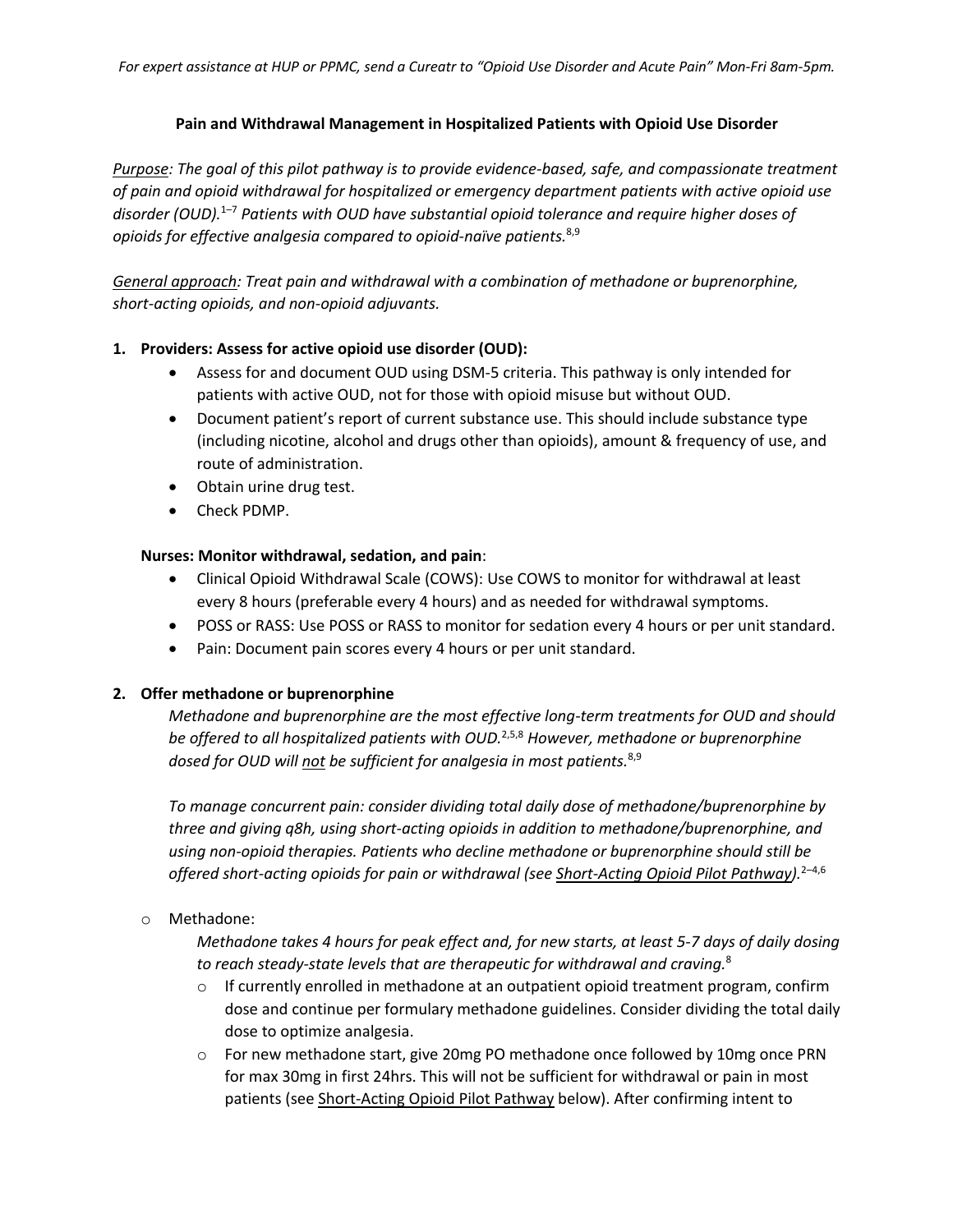continue methadone maintenance, consult psychiatry for dose escalation plan. Refer to formulary methadone guidelines for details.

o Buprenorphine:

*Buprenorphine is a partial opioid agonist with strong binding affinity to mu-opioid receptors. If a patient has other opioids (eg., oxycodone, heroin, fentanyl) in his/her system when newly starting buprenorphine, >2 mg of buprenorphine will displace the other opioids and precipitate withdrawal. However, if a patient is continued on outpatient buprenorphine with <24h between doses, other opioids can be given to supplement for analgesia and will not precipitate withdrawal.*

- o If currently taking buprenorphine, confirm dose using the PDMP and continue.
- o For a new buprenorphine start, refer to the buprenorphine induction pathway. *For micro-dosing induction, give other opioids concurrently with buprenorphine. For traditional induction transitions from illicit opioids, ensure patient has COWS >12 before giving buprenorphine. Wait until at least 1 hour after total daily dose of buprenorphine is >4mg before giving short-acting opioids.*

### **3. Offer short-acting opioids**

*Short-acting opioids should be part of acute pain treatment for most hospitalized patients with OUD.*9,10 *They should be offered to treat acute pain whether or not patients also accept buprenorphine or methadone.*2–4

o Use Short-Acting Opioid Pilot Pathway

#### **4. Offer non-opioid adjuvants**

*Non-opioids should be part of a multi-modal approach to pain and withdrawal management. However, they should not be the sole treatment of pain and withdrawal because patients with OUD lose tolerance while hospitalized, increasing the risk of post-discharge overdose.*3,8

 $\circ$  When not contra-indicated, consider ordering scheduled acetaminophen (1g PO q6-8h), NSAIDs like ketorolac, and non-pharmacologic strategies (ice, heat, massage) for pain; clonidine for withdrawal symptoms; ondansetron for nausea; loperamide for diarrhea; dicyclomine for stomach cramps; and hydroxyzine for anxiety.

#### **5. Harm reduction**

• Take-home Narcan**:** Utilize MyPennPharmacy or other means to provide Narcan nasal spray to patients as soon as possible (eg. on admission) due to the high risk of an unplanned, patientdirected discharge. Co-pays should be covered through PA supplemental Narcan coverage. If further assistance is needed, ask SW for help with co-pay assistance.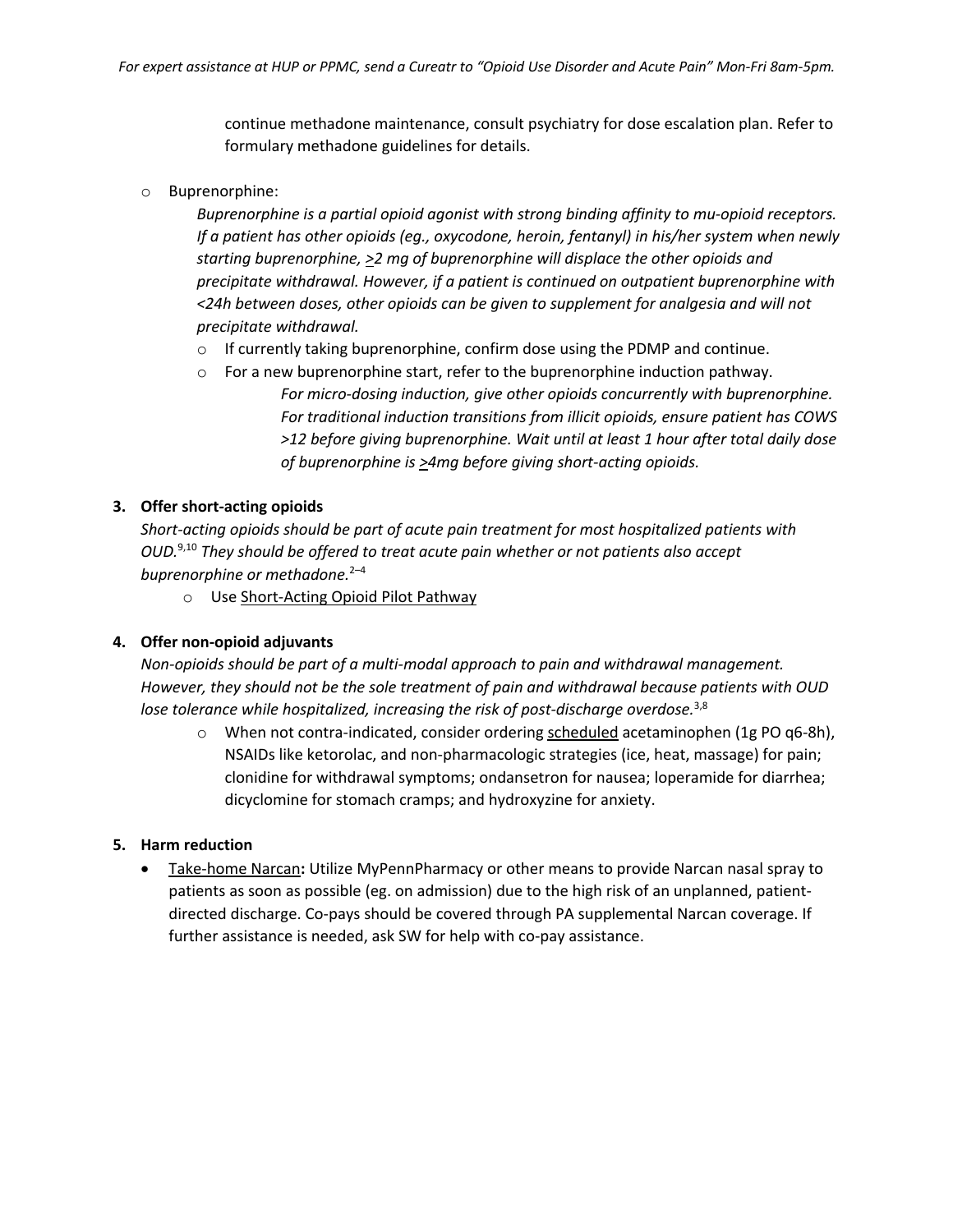## **Short-Acting Opioid Pilot Pathway – for HUP and PPMC Only**

 form so that we can track outcomes and improve this document:Whenever you use this pathway, please fill out this two-question



*Note 1 – Context:* Patients with OUD have substantial opioid tolerance and require higher doses of opioids for effective analgesia than opioid-naïve patients.<sup>8,9</sup> In our experience, the mu-opioid agonism from 1 bag of heroin/fentanyl in Philadelphia as of 2022 is approximately equivalent to 50-100mg PO oxycodone (18-36mg PO hydromorphone).

*Note 2 – Legal concerns:* There is no legal restriction to administering short-acting opioids to hospitalized patients with OUD to treat acute pain.<sup>6,11</sup> Short-acting opioids can also be administered to treat withdrawal as an "incidental adjunct" to medical or surgical care of hospitalized patients. 6,7,11

*Note 3 – Dose adjustments:* The doses below are suggested for most patients with untreated OUD and illicit opioid use based on the potency of illicit opioids in Philadelphia. Consider lower doses for:

- Patients using prescription opioids or those using less than 1 bag/day of illicit opioids
- Patients with impaired renal or hepatic function
- Frail patients
- Patients receiving other sedating medications

# *Note 4 – Patients taking methadone or buprenorphine:*

- *Patients on home methadone or buprenorphine who are also using illicit opioids*: continue methadone or buprenorphine and use doses suggested below.
- *Patients enrolled in outpatient methadone or buprenorphine who are not using illicit opioids:* use shared-decision making with patients to decide whether to use short-acting opioids for acute pain and, if so, if there is an opioid they'd like to avoid based on prior misuse. If used, we suggest starting at half the dose suggested below (eg., oxycodone 10mg).
- *Patients interested in starting methadone or buprenorphine*: follow guidance below for shortacting opioids. When ready to start buprenorphine or methadone, there are three options:
	- o Methadone: refer to Penn Formulary for UPHS recommended protocols.
	- $\circ$  Buprenorphine micro-dosing: preferred method for patients with concomitant analgesic needs, unless patient wishes to use traditional approach. See Penn Pathways.
	- o Standard buprenorphine initiation: Wait for 1 hour after total daily dose of buprenorphine is > 4mg before starting short-acting opioids per guidance below. See Penn Pathways.

*Note 5 – Intravenous formulations:* If IV formulation of short-acting opioids are required, we recommend a hydromorphone PCA with suggested starting dose 0.5mg basal, 0.5mg demand every 15 minutes with 4-hour lockout of 10mg. If symptoms remain uncontrolled, increase the demand dose to 1mg and the 4-hour lockout to 18mg.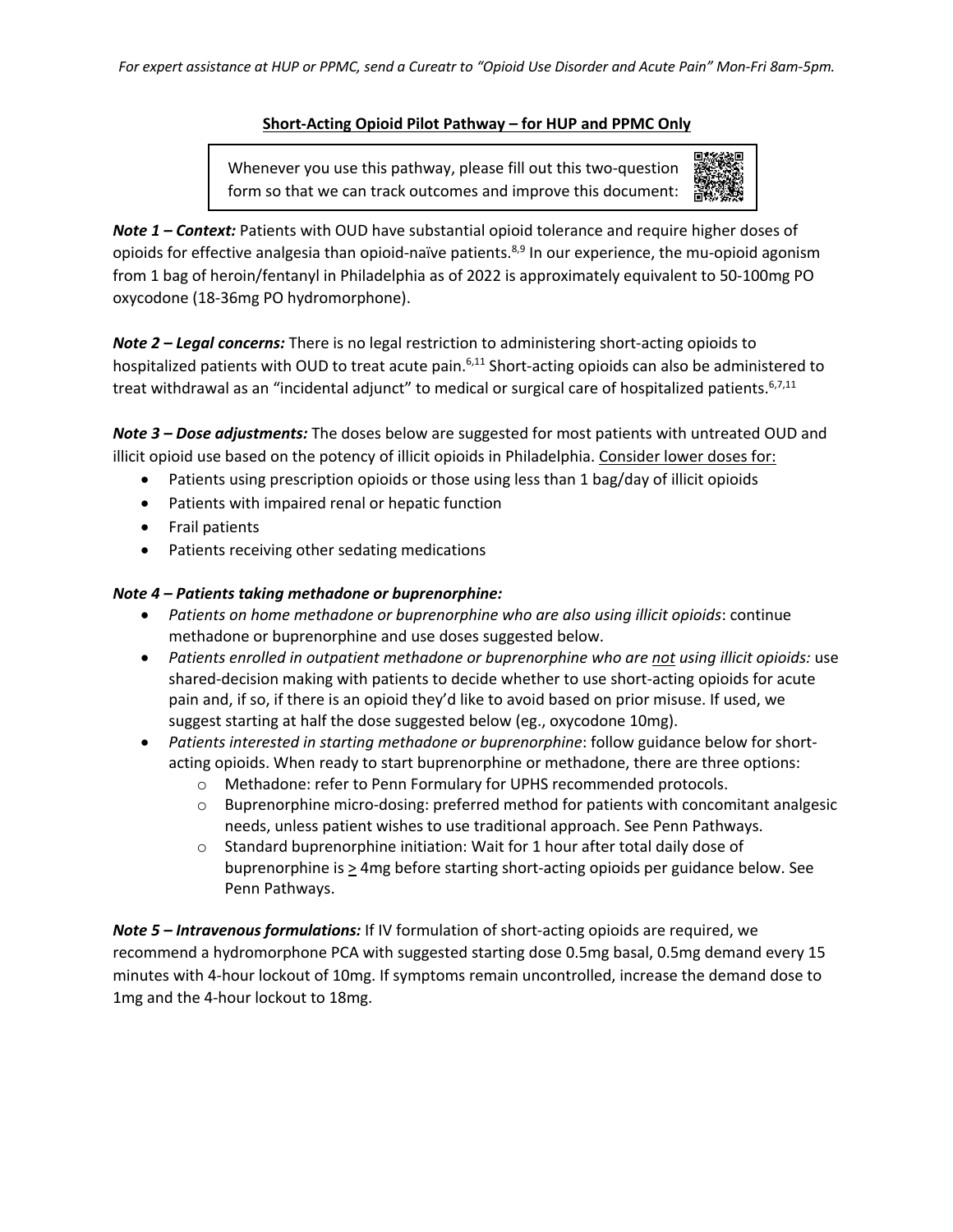*For expert assistance at HUP or PPMC, send a Cureatr to "Opioid Use Disorder and Acute Pain" Mon-Fri 8am-5pm.*

## *Short-Acting Opioid Guidance*

 form so that we can track outcomes and improve this document:Whenever you use this pathway, please fill out this two-question



- **1. For all patients at HUP or PPMC:** Ask for expert assistance by sending a Cureatr to the "Opioid Use Disorder and Acute Pain" group Mon-Fri 8am-5pm. While waiting for assistance, follow steps below.
- **2. Initiation** (requires q2h reassessments for first 4-8 hours)

**Step 1**: Discuss with patient: set expectations about what can and cannot be continued on discharge (see Discharge Plan below) and, together with the patient, choose a short-acting opioid.

*While hospitalized, any short-acting opioid can be used. We recommend immediate release oral formulations because they have lower risk of dose-stacking. Hydromorphone has the strongest binding-affinity for mu-opioid receptors and offers better analgesia for patients taking buprenorphine or methadone.*<sup>12</sup> *We also list doses in terms of oxycodone given its familiarity.* 

**Step 2:** Order scheduled oxycodone IR 20 mg (or hydromorphone PO 8 mg) q4 hours orally (PO). **Step 3:** Give scheduled oxycodone IR (or hydromorphone PO).

**Step 4a:** Two hours after scheduled dose, reassess and administer additional oxycodone IR 10 mg (or hydromorphone PO 4mg) for patient-reported severe pain or withdrawal.

**Step 4b:** If patient required additional oxycodone IR 10mg (hydromorphone PO 4mg), increase scheduled doses by oxycodone IR 10 mg (hydromorphone PO 4 mg).

**Step 5:** Repeat Steps 3 and 4 with q2h reassessments for the first 4-8 hours. As long as the patient is reporting severe pain or withdrawal symptoms and is not sedated, you may increase scheduled oxycodone (or hydromorphone PO) per Step 4. Symptoms might not fully resolve; the goal is to relieve intolerable symptoms. Dosing should be guided by sedation and functional goals. There is no maximum dose.

## **3. Maintenance & Tapering:**

- Once patient reports that pain and withdrawal are resolved or tolerable, continue scheduled short-acting opioids. COWS monitoring can be discontinued. Continue monitoring for sedation and pain.
- Strongly encourage patients to transition to methadone or buprenorphine.
- With the patient and the care team, regularly revisit anticipated discharge plans (see Discharge Planning below).
- Short-acting opioid tapers & transitions to methadone or buprenorphine (this process often takes days, so please plan ahead as much as possible):
	- o *Patients starting methadone maintenance:* most patients can taper down shortacting opioids over days while methadone is increased to levels therapeutic for withdrawal and cravings (generally 60-120mg/day).
	- o *Patients starting buprenorphine maintenance:* If starting buprenorphine after shortacting opioids have been initiated, use micro-dosing. After buprenorphine doses are therapeutic for withdrawal and cravings (generally 16-24mg/day), most patients without acute pain can taper off short-acting opioids over 24-72 hours.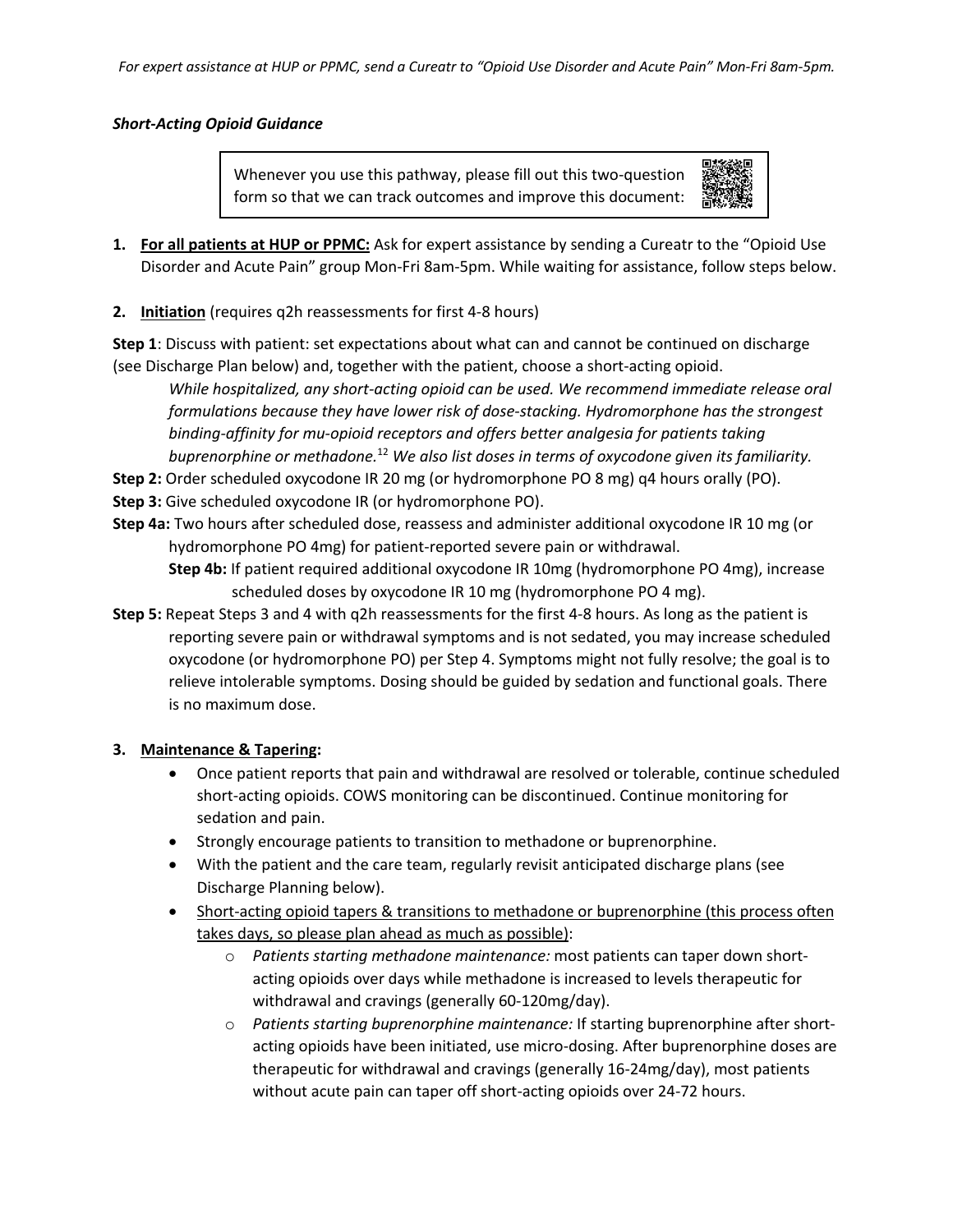o *Patients who decline methadone and buprenorphine:* engage in shared decisionmaking with patients about whether to slowly taper while hospitalized or to abruptly stop on discharge. A slow taper will reduce tolerance and might increase overdose risk on discharge if the patient resumes illicit opioid use.

# **4. Discharge Planning**

- *Patients discharged to the community and newly started on buprenorphine or methadone:* Patients without ongoing acute pain should have short-acting opioids tapered prior to discharge per the guidance above. Those with ongoing acute pain can be provided with a short taper (generally ~3-5 days) of short-acting opioids, if necessary.
- *Patients discharged to the community who decline methadone and buprenorphine:* In general, we do not recommend prescribing short-acting opioids for these patients on discharge.
- *Patients discharged to nursing or physical rehabilitation facilities*: These patients cannot be discharged on short-acting opioids for withdrawal management. They should be strongly encouraged to transition to methadone or buprenorphine, and teams should work with unit SWs to find facilities that accept patients who newly start these treatments. On discharge, patients can continue to receive short-acting opioids for acute pain, but a taper should be prescribed with clear instructions provided to the patient, the nursing facility (in the discharge summary), and to the receiving provider (verbally via doc-to-doc handoff).
- All patients should be counseled that their tolerance will have decreased while hospitalized and will face a higher risk of overdose if they resume illicit opioid use. All patients with OUD should be provided with Narcan nasal spray prior to discharge.